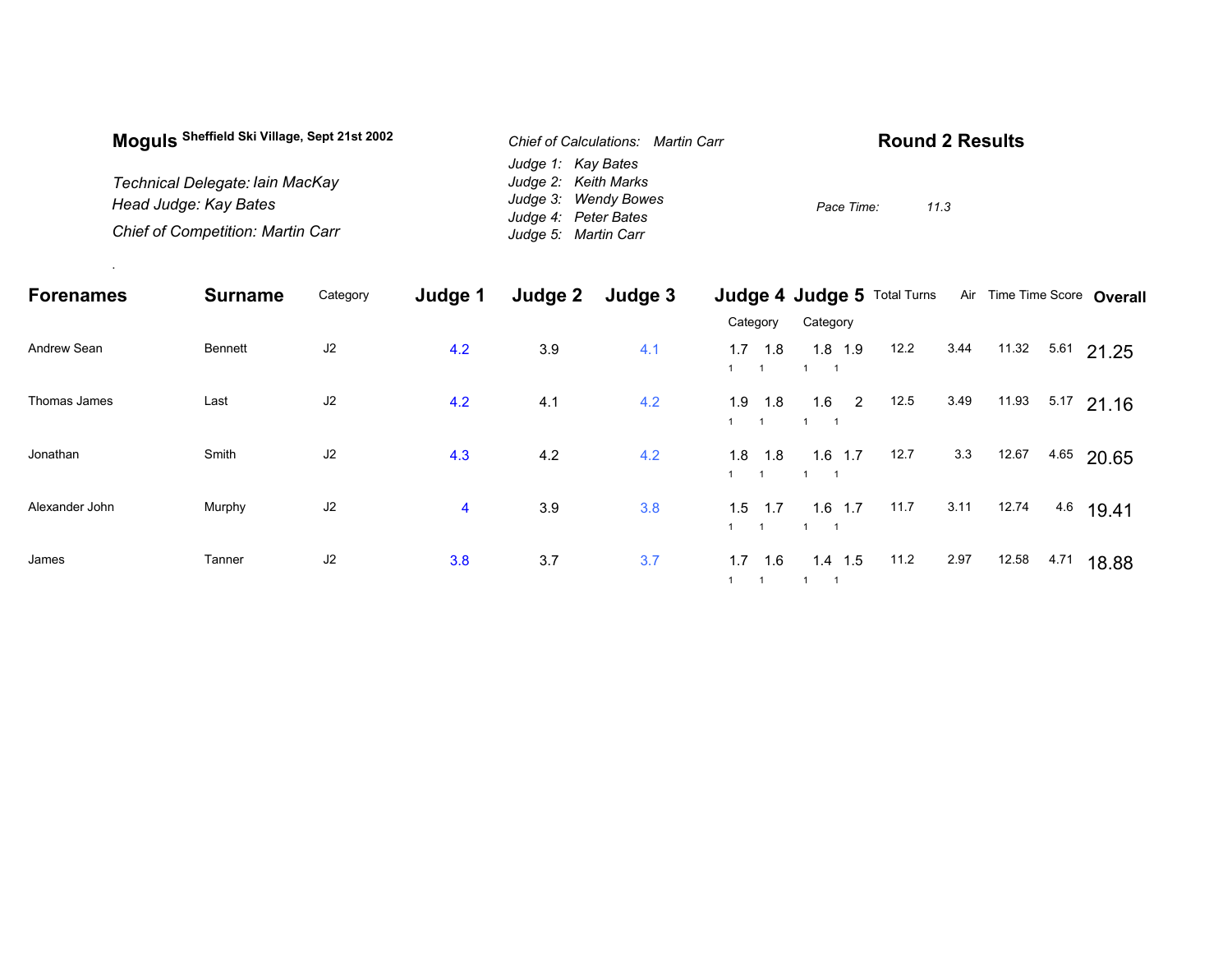| Moguls Sheffield Ski Village, September 21st 2002 | Chief of Calculations: Martin Carr           | <b>Round 1 Results</b> |      |  |
|---------------------------------------------------|----------------------------------------------|------------------------|------|--|
| Technical Delegate: Iain MacKay                   | Judge 1: Kay Bates<br>Judge 2: Keith Marks   |                        |      |  |
| Head Judge: Kay Bates                             | Judge 3: Wendy Bowes                         |                        |      |  |
| <b>Chief of Competition: Martin Carr</b>          | Judge 4: Peter Bates<br>Judge 5: Martin Carr | Pace Time:             | 11.3 |  |

.

| <b>Names</b>   |                | Category       | Turns J1-3     |                           |     | Air J4-5                  |                             |                     |                                        | Total Turns and Air |      | Time in Sec and Scor |           | <b>Overall</b> |  |
|----------------|----------------|----------------|----------------|---------------------------|-----|---------------------------|-----------------------------|---------------------|----------------------------------------|---------------------|------|----------------------|-----------|----------------|--|
|                |                |                |                |                           |     | Jump Categor              |                             |                     |                                        |                     |      |                      |           |                |  |
| Jonathan       | Smith          | J2             | 4.4            | 4.3                       | 4.2 | $\mathbf{1}$              | $1.5$ 1.6<br>$\overline{1}$ | $\mathbf{1}$        | $1.7$ 1.8<br>$\overline{1}$            | 12.89               | 3.15 | 12.14                | 5.03      | 21.07          |  |
| Andrew Sean    | <b>Bennett</b> | $\sf J2$       | 3.9            | 3.4                       | 4   | 1.6<br>$\mathbf{1}$       | 2<br>$\overline{1}$         | $\mathbf{1}$        | $1.6$ 2.2<br>$\overline{1}$            | 11.3                | 3.54 | 11.03                | 5.81      | 20.65          |  |
| Alexander John | Murphy         | $\sf J2$       | 4.2            | 4.1                       | 3.8 | 1.5<br>$\mathbf{1}$       | 1.3<br>$\overline{1}$       | $\mathbf{1}$        | $1.5$ 1.3<br>$\overline{1}$            | 12.1                | 2.68 | 12.22                | 4.97      | 19.75          |  |
| James          | Tanner         | J2             | 3.8            | 3.9                       | 3.9 | 1.6<br>$\mathbf{1}$       | 1.5<br>$\mathbf{1}$         | $\mathbf{1}$        | $1.7$ 1.4<br>$\overline{1}$            | 11.6                | 2.97 | 12.01                | 5.12      | 19.69          |  |
| Thomas James   | Last           | $\sf J2$       | 3.7            | 3.9                       | 3.8 | $1.5$ 0.9<br>$\mathbf{1}$ | $\overline{1}$              | $\mathbf{1}$        | $1.6$ 1.2<br>$\mathbf{1}$              | 11.39               | 2.48 | 11.36                | 5.58      | 19.45          |  |
| Emma Louise    | Lonsdale       | $\sf J2$       | 3.5            | 3.6                       | 3.6 | $1.3$ 1.5<br>$\mathbf{1}$ | $\mathbf{1}$                | $\mathbf{1}$        | $1.1$ 1.5<br>$\overline{1}$            | 10.7                | 2.58 | 14.15                | $3.6\,$   | 16.88          |  |
| Matthew        | Cunningham     | J1             | 3.1            | $\ensuremath{\mathsf{3}}$ | 3.1 | $\mathbf{1}$              | $1.6$ 1.3<br>$\mathbf{1}$   | $\mathbf{1}$        | $1.4$ 1.5<br>$\overline{1}$            | 9.19                | 2.77 | 15.59                | 2.58      | 14.54          |  |
| Michael        | Harrison       | J <sub>1</sub> | $\overline{3}$ | 2.6                       | 2.5 | 1.1<br>$\mathbf{1}$       | 0<br>$\mathsf 0$            | 1.1<br>$\mathbf{1}$ | $\overline{\mathbf{0}}$<br>$\mathsf 0$ | 8.1                 | 1.05 | 14.01                | $3.7\,$   | 12.85          |  |
| Steve          | Adamson        | M1             | 0.6            | $\mathbf{1}$              | 0.9 | 0<br>$\mathsf 0$          | 0.6<br>$\overline{1}$       | $\mathsf{O}\xspace$ | $0 \t 0.7$<br>$\overline{1}$           | 2.5                 | 0.62 | 30.19                | $\pmb{0}$ | 3.12           |  |
| Andrew Sean    | Bennett        | J2             | 4.1            | 4.3                       | 4.3 | $\mathbf{1}$              | $1 \t1.4$<br>$\overline{1}$ | 1                   | $1.3$ 1.5<br>$\overline{1}$            | 12.7                | 2.49 | 11.3                 |           | Pace           |  |